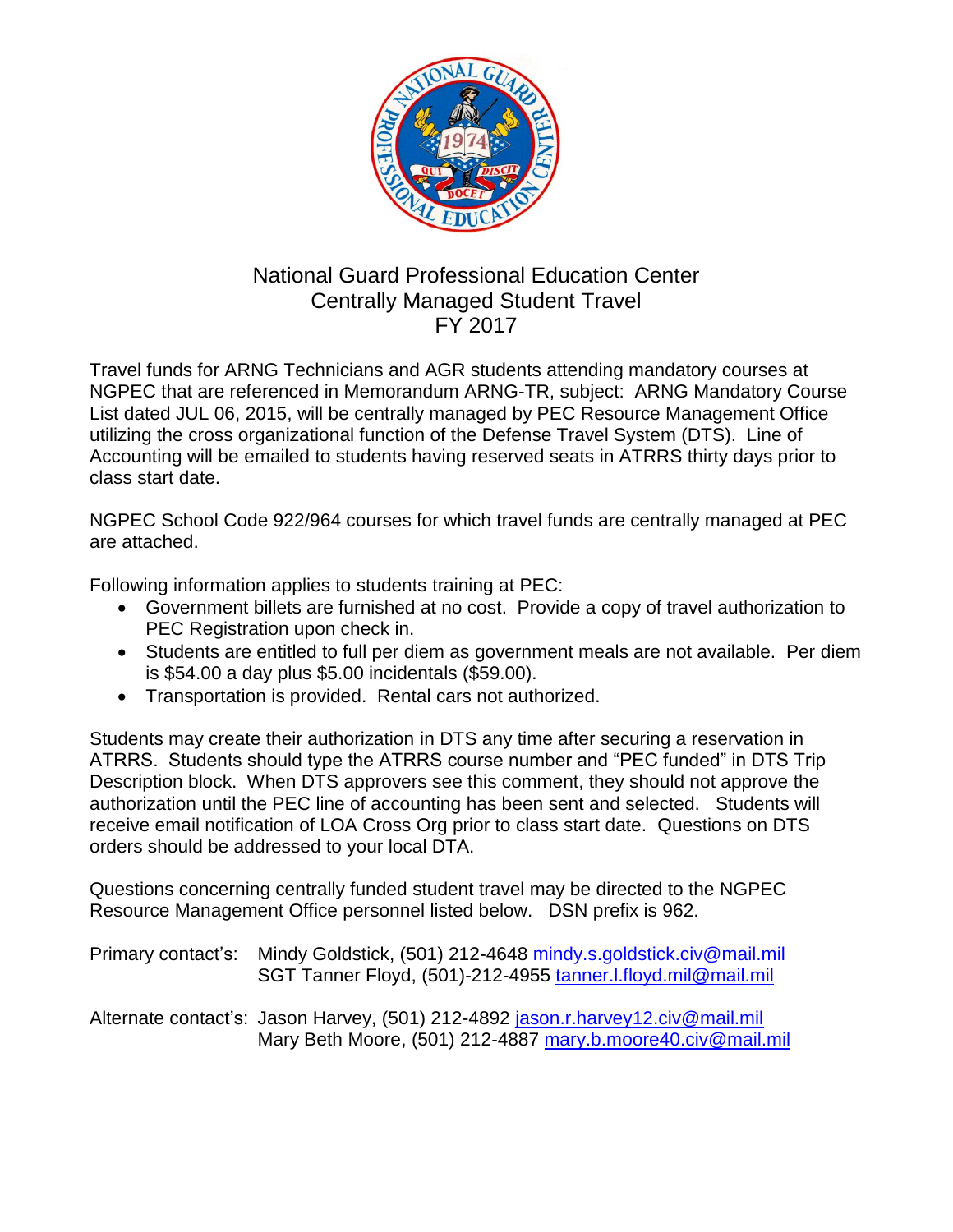## **NGPEC FY17 Centrally Funded Mandatory Courses**

| <b>Course Number</b>                                        | <b>Course Name</b>                                      | TC           |
|-------------------------------------------------------------|---------------------------------------------------------|--------------|
| 7E-F103/531-F56 (CT)(RF)                                    | <b>CISSP Review</b>                                     | <b>ITTC</b>  |
| 7E-F104/531-F57 (CT)(RF)                                    | Security+                                               | <b>ITTC</b>  |
| 922-2G-F161/920-F72 (HRR-                                   |                                                         |              |
| <b>FTHRSC)</b>                                              | <b>ARNG G1 Staff</b>                                    | <b>HRRTC</b> |
| 922-4C-F61/531-F76                                          | <b>ARNG Microsoft Sever Administration</b>              | <b>ITTC</b>  |
| 922-4C-F62/531-F77                                          | Network + (IA Level I)                                  | <b>ITTC</b>  |
| 922-4C-F63/531-F78                                          | <b>ARNG A+ Certification</b>                            | <b>ITTC</b>  |
|                                                             | <b>ARNG USPFO Financial Service Technician (was the</b> |              |
| 922-542-F34 (SFINT-201)                                     | <b>Supervisory course)</b>                              | <b>RMTC</b>  |
| 922-7C-F52/500-F50                                          | <b>ARNG</b> Organizational Group Facilitation           | <b>ORTC</b>  |
| 922-7C-F53/500-F52                                          | <b>ARNG Strategic Planning and Management</b>           | <b>ORTC</b>  |
| 922-7C-F54/500-F53                                          | <b>ARNG Organizational Self-Assessment</b>              | <b>ORTC</b>  |
| 922-7C-F55/500-F54                                          | <b>ARNG Mobilization Readiness Officer</b>              | <b>HRRTC</b> |
| 922-7C-F56/500-F55                                          | <b>ARNG Medical Readiness NCO</b>                       | <b>HRRTC</b> |
| 922-7C-F57/500-F56                                          | <b>ARNG Unit Training NCO</b>                           | <b>HRRTC</b> |
| 922-7C-F59/500-F58                                          | <b>ARNG Unit Readiness NCO</b>                          | <b>HRRTC</b> |
| 922-7C-F61/500-F60                                          | <b>ARNG Support Maintenance Shop Inspection</b>         | <b>ITTC</b>  |
| 922-7C-F64/500-F63                                          | <b>ARNG Education Services Officer</b>                  | <b>HRRTC</b> |
| 922-7C-F65/500-F64                                          | <b>ARNG GI Bill Manager</b>                             | <b>HRRTC</b> |
| 922-7C-F66/500-F65                                          | <b>ARNG Incentive Manager</b>                           | <b>HRRTC</b> |
| 922-7C-F67/500-F66                                          | <b>ARNG Training Officer/Operations NCO</b>             | <b>HRRTC</b> |
| 922-7C-F71/500-F71 (HRR-011)                                | <b>ARNG Basic Human Resources And Admin</b>             | <b>HRRTC</b> |
| 922-7C-F73/500-F73 (HRR-US)                                 | <b>ARNG Net CUSR Readiness Reporting (SECURE)</b>       | <b>HRRTC</b> |
| 922-7D-F52 (NGFM-301)                                       | <b>ARNG USPFO Financial Managers</b>                    | <b>RMTC</b>  |
| 922-7D-F53/542-F31 (NGBO-201)                               | <b>ARNG USPFO Budget Officers Course</b>                | <b>RMTC</b>  |
| 922-7D-F54/542-F32 (ACCTG-                                  | <b>ARNG USPFO Accounting Officer</b>                    |              |
| 301)                                                        |                                                         | <b>RMTC</b>  |
| 922-7D-F55/542-F33 (ACCTG-                                  |                                                         |              |
| 202)                                                        | <b>ARNG USPFO Staff Accountant Course</b>               | <b>RMTC</b>  |
| 922-7D-F56/542-F35 (NGRM-102)<br>922-7D-F57/542-F36 (ACCTG- | <b>ARNG Budget Analyst</b>                              | <b>RMTC</b>  |
| 102)                                                        | <b>USPFO</b> Accounting Intermediate                    | <b>RMTC</b>  |
| 922-7D-F58/542-F37 (ACCTG-                                  |                                                         |              |
| 101)                                                        | <b>USPFO Accounting Basic</b>                           | <b>RMTC</b>  |
| 922-8A-F65/551-F58 (LTC-001)                                | <b>ARNG Property Book Accounting Supply</b>             | IL&ETC       |
| 922-8A-F69/920-F61 (LTC-018)                                | <b>ARNG FMS TAMMS and Readiness</b>                     | IL&ETC       |
| 922-8A-F73/551-F65 (LTC-019)                                | <b>ARNG Battalion Supply</b>                            | IL&ETC       |
| 922-8C-F46/553-F21 (LTC-073)                                | <b>ARNG National Defense Movement Operations</b>        | IL&ETC       |
| 922-8E-F9/800-F24 (LTC-006)                                 | <b>ARNG Food Operations Management Course</b>           | IL&ETC       |
| 922-9E-F77/920-F68 (NGTVL-                                  | <b>ARNG USPFO Govt Trvl Charge Card Agency Prog</b>     |              |
| 101)                                                        | Coord                                                   | <b>RMTC</b>  |
| 922-9E-F79/920-F70 (IDTFM-                                  | <b>ARNG USPFO Inactive Duty Training (IDT) Funds</b>    |              |
| 101)                                                        | <b>Mngt</b>                                             | <b>RMTC</b>  |
| 922-9E-F80/920-F71 (NGDTS-                                  |                                                         |              |
| 102)                                                        | <b>ARNG DTS Lead Defense Travel Administrator</b>       | <b>RMTC</b>  |
| 922-9E-F81/920-F73 (NGDTS-<br><b>101</b> )                  | <b>ARNG DTS Organztl Def TRVL Administrator</b>         | <b>RMTC</b>  |
| 922-9E-F82/920-F74 (ORTC-201)                               | <b>ARNG ACOE Examiner</b>                               | <b>ORTC</b>  |
|                                                             |                                                         |              |